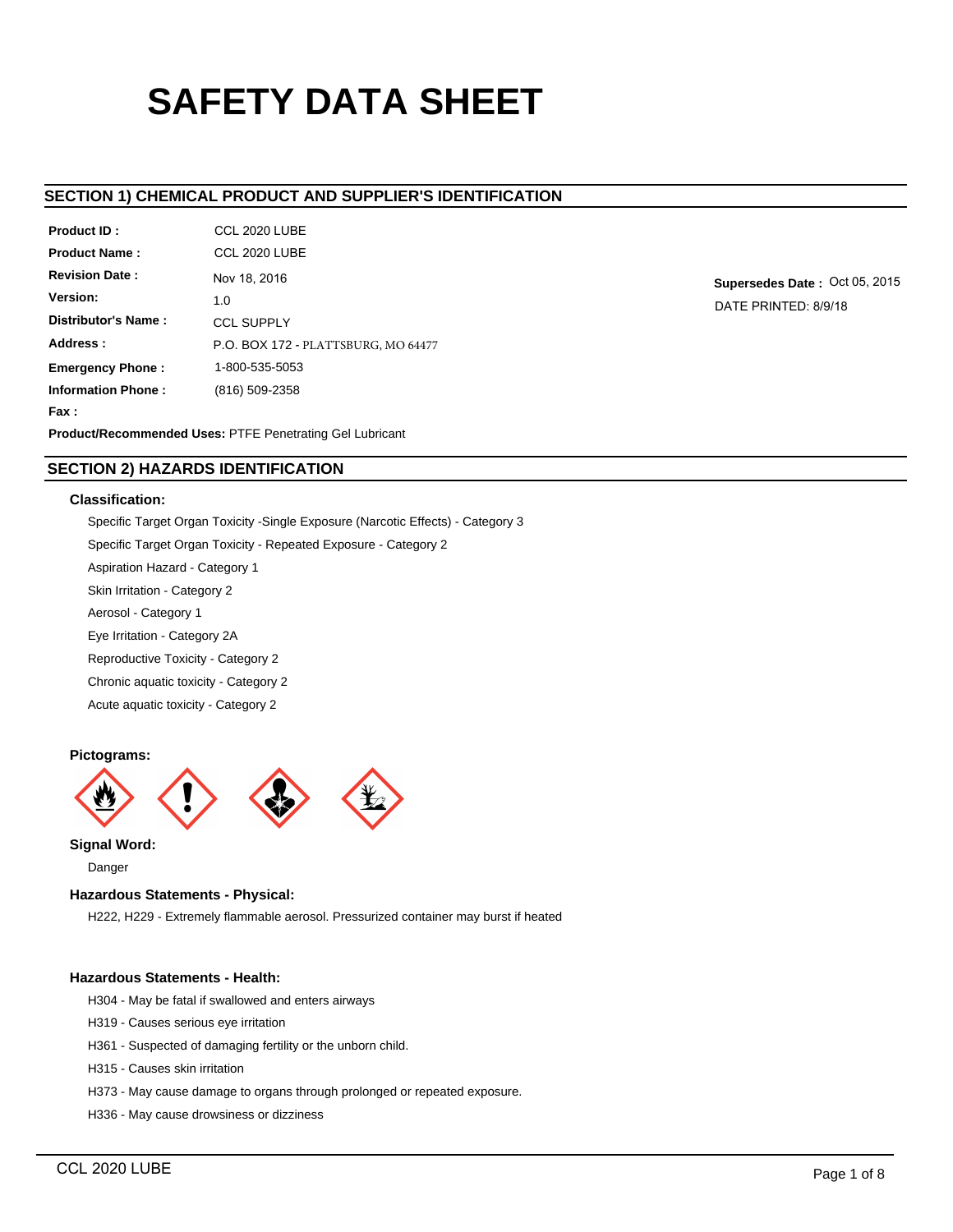# **Hazardous Statements - Environmental:**

H411 - Toxic to aquatic life with long lasting effects

#### **Precautionary Statements - General:**

P101 - If medical advice is needed, have product container or label at hand.

P102 - Keep out of reach of children.

P103 - Read label before use.

# **Precautionary Statements - Prevention:**

- P273 Avoid release to the environment.
- P264 Wash thoroughly after handling.
- P280 Wear protective gloves/protective clothing/eye protection/face protection.
- P211 Do not spray on an open flame or other ignition source.
- P251 Do not pierce or burn, even after use.
- P210 Keep away from heat, hot surfaces, sparks, open flames and other ignition sources. No smoking.
- P202 Do not handle until all safety precautions have been read and understood.
- P261 Avoid breathing dust/fume/gas/mist/vapors/spray.
- P271 Use only outdoors or in a well-ventilated area.

# **Precautionary Statements - Response:**

P301 + P310 - IF SWALLOWED: Immediately call a POISON CENTER or doctor/physician.

P331 - Do NOT induce vomiting.

P305 + P351 + P338 - IF IN EYES: Rinse cautiously with water for several minutes. Remove contact lenses, if present and easy to do. Continue rinsing.

P337 + P313 - If eye irritation persists: Get medical advice/attention.

P370 + P378 - In case of fire: Use water fog, dry chemical or carbon dioxide to extinguish.

P308 + P313 - IF exposed or concerned: Get medical advice/attention.

P302 + P352 - IF ON SKIN: Wash with plenty of soap and water.

P332 + P313 - If skin irritation occurs: Get medical advice/attention.

P362 + P364 - Take off contaminated clothing and wash it before reuse.

P304 + P340 - IF INHALED: Remove person to fresh air and keep comfortable for breathing.

P312 - Call a POISON CENTER or doctor/physician if you feel unwell.

# **Precautionary Statements - Storage:**

P405 - Store locked up.

P410 - Protect from sunlight.

P412 - Do not expose to temperatures exceeding 50°C/122°F.

P403 + P235 - Store in a well-ventilated place. Keep cool.

## **Precautionary Statements - Disposal:**

P501 - Dispose of contents and container in accordance with all local, regional, national and international regulations.

| <b>SECTION 3) COMPOSITION / INFORMATION ON INGREDIENTS</b> |                                    |             |  |  |  |  |  |
|------------------------------------------------------------|------------------------------------|-------------|--|--|--|--|--|
| <b>CAS</b>                                                 | <b>Chemical Name</b>               | % by Weight |  |  |  |  |  |
| 0064742-47-8                                               | ISOPARAFFINIC PETROLEUM DISTILLATE | 24% - 42%   |  |  |  |  |  |
| 0000110-54-3                                               | <b>HEXANE</b>                      | 7% - 17%    |  |  |  |  |  |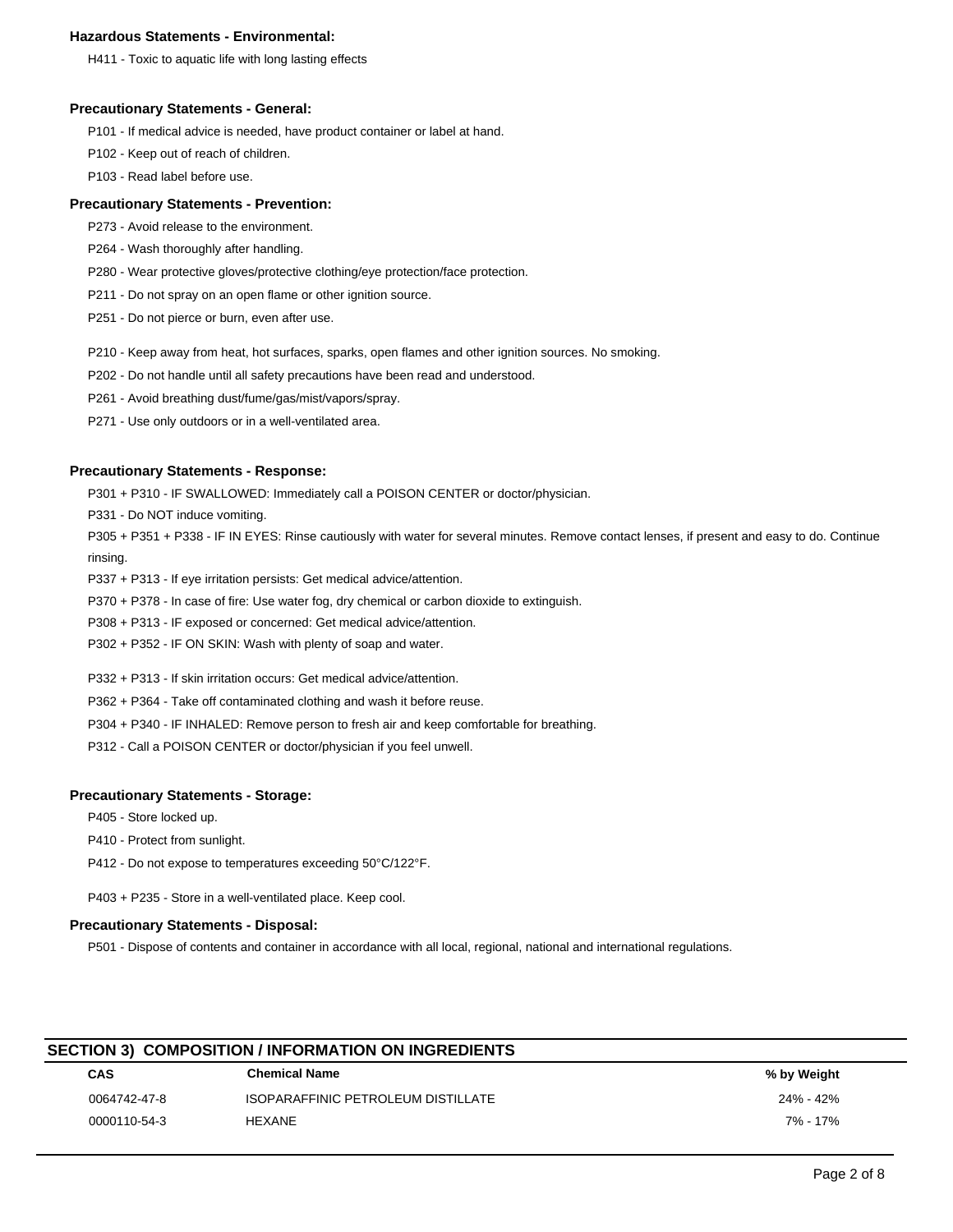| 6% - 15%<br>PETROLATUM<br>0008009-03-8<br>4% - 9%<br><b>BUTANE</b><br>0000106-97-8<br>$2\% - 4\%$<br><b>ISOBUTANE</b><br>0000075-28-5<br><b>PROPANE</b><br>$2\% - 4\%$<br>0000074-98-6 | 0000067-64-1 | <b>ACETONE</b> | 7% - 17% |
|----------------------------------------------------------------------------------------------------------------------------------------------------------------------------------------|--------------|----------------|----------|
|                                                                                                                                                                                        |              |                |          |
|                                                                                                                                                                                        |              |                |          |
|                                                                                                                                                                                        |              |                |          |
|                                                                                                                                                                                        |              |                |          |

# **SECTION 4) FIRST-AID MEASURES**

#### **Inhalation:**

Remove source of exposure or move person to fresh air and keep comfortable for breathing.

If exposed/feel unwell/concerned: Call a POISON CENTER/doctor.

Eliminate all ignition sources if safe to do so.

#### **Eye Contact:**

Remove source of exposure or move person to fresh air. Rinse eyes cautiously with lukewarm, gently flowing water for several minutes, while holding the eyelids open. Remove contact lenses, if present and easy to do. Continue rinsing for a duration of 15-20 minutes. Take care not to rinse contaminated water into the unaffected eye or onto the face. If eye irritation persists: Get medical advice/attention.

#### **Skin Contact:**

Take off immediately all contaminated clothing, shoes and leather goods (e.g. watchbands, belts). Gently blot or brush away excess product. Wash with plenty of lukewarm, gently flowing water for a duration of 15-20 minutes. Call a POISON CENTER/doctor if you feel unwell. Store contaminated clothing under water and wash before reuse or discard.

#### **Ingestion:**

Rinse mouth. Do NOT induce vomiting. Immediately call a POISON CENTER/doctor. If vomiting occurs naturally, lie on your side, in the recovery position.

Never give anything by mouth to an unconscious or convulsing victim. Keep person warm and quiet.

# **SECTION 5) FIRE-FIGHTING MEASURES**

#### **Suitable Extinguishing Media:**

Use water, fog, dry chemical, or carbon dioxide.

Carbon dioxide can displace oxygen. Use caution when applying carbon dioxide in confined spaces. Simultaneous use of foam and water on the same surface is to be avoided as water destroys the foam.

#### **Unsuitable Extinguishing Media:**

Water may be ineffective but can be used to cool containers exposed to heat or flame.

#### **Specific Hazards in Case of Fire:**

Contents under pressure. Keep away from ignition sources and open flames. Exposure of containers to extreme heat and flames can cause them to rupture often with violent force.

Aerosol cans may rupture when heated. Heated cans may burst.

In fire, will decompose to carbon dioxide, carbon monoxide

# **Fire-Fighting Procedures:**

Isolate immediate hazard area and keep unauthorized personnel out. Stop spill/release if it can be done safely. Move undamaged containers from immediate hazard area if it can be done safely. Water spray may be useful in minimizing or dispersing vapors and to protect personnel.

Dispose of fire debris and contaminated extinguishing water in accordance with official regulations.

#### **Special Protective Actions:**

Wear protective pressure self-contained breathing apparatus (SCBA)and full turnout gear.

Care should always be exercised in dust/mist areas.

# **SECTION 6) ACCIDENTAL RELEASE MEASURES**

#### **Emergency Procedure:**

Flammable/combustible material.

ELIMINATE all ignition sources (no smoking, flares, sparks, or flames in immediate area). Stay upwind; keep out of low areas. Immediately turn off or isolate any source of ignition. Keep unnecessary people away; isolate hazard area and deny entry. Do not touch or walk through spilled material. Clean up immediately. Use absorbent sweeping compound to soak up material and put into suitable container for proper disposal.

#### **Recommended Equipment:**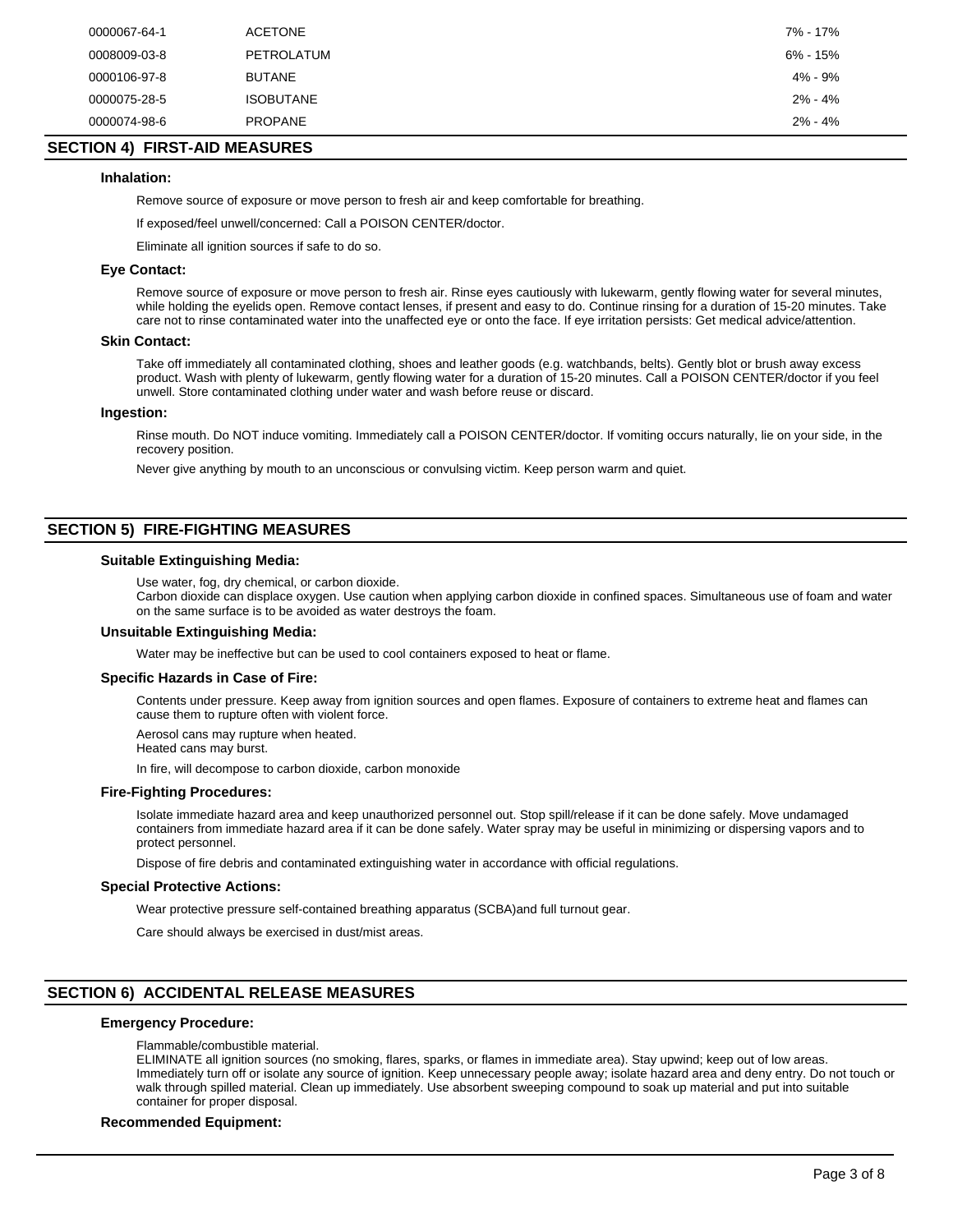Safety glasses, gloves, vapor respirator.

#### **Personal Precautions:**

ELIMINATE all ignition sources (no smoking, flares, sparks, or flames in immediate area). Use explosion proof equipment. Avoid breathing vapor. Avoid contact with skin, eye or clothing. Do not touch damaged containers or spilled materials unless wearing appropriate protective clothing.

#### **Environmental Precautions:**

Stop spill/release if it can be done safely. Prevent spilled material from entering sewers, storm drains, other unauthorized drainage systems and natural waterways by using sand, earth, or other appropriate barriers.

# **SECTION 7) HANDLING AND STORAGE**

#### **General:**

For industrial and institutional use only. For use by trained personnel only. Keep away from children. Wash hands after use. Do not get in eyes, on skin or on clothing. Do not breathe vapors or mists. Use good personal hygiene practices. Eating, drinking and smoking in work areas is prohibited. Remove contaminated clothing and protective equipment before entering eating areas. Eyewash stations and showers should be available in areas where this material is used and stored.

#### **Ventilation Requirements:**

Use only with adequate ventilation to control air contaminants to their exposure limits. The use of local ventilation is recommended to control emissions near the source.

#### **Storage Room Requirements:**

Keep container(s) tightly closed and properly labeled. Store in cool, dry, well-ventilated areas away from heat, direct sunlight and incompatibilities. Store in approved containers and protect against physical damage. Keep containers securely sealed when not in use. Indoor storage should meet OSHA standards and appropriate fire codes. Containers that have been opened must be carefully resealed to prevent leakage. Empty container retain residue and may be dangerous.

Do not cut, drill, grind, weld, or perform similar operations on or near containers. Do not pressurize containers to empty them. Ground all structures, transfer containers and equipment to conform to the national electrical code. Use procedures that prevent static electrical sparks. Static electricity may accumulate and create a fire hazard.

Store at temperatures below 120°F.

# **SECTION 8) EXPOSURE CONTROLS, PERSONAL PROTECTION**

#### **Eye Protection:**

Chemical goggles, safety glasses with side shields or vented/splash proof goggles. Contact lenses may absorb irritants. Particles may adhere to lenses and cause corneal damage.

#### **Skin Protection:**

Wear gloves, long sleeved shirt, long pants and other protective clothing as required to minimize skin contact.

Use of gloves approved to relevant standards made from the following materials may provide suitable chemical protection: PVC, neoprene or nitrile rubber gloves. Suitability and durability of a glove is dependent on usage, e.g. frequency and duration of contact, chemical resistance of glove material, glove thickness, dexterity. Always seek advice from glove suppliers. Contaminated gloves should be replaced. Chemical-resistant clothing is recommended to avoid prolonged contact. Avoid unnecessary skin contact.

#### **Respiratory Protection:**

If engineering controls do not maintain airborne concentrations to a level which is adequate to protect worker, a respiratory protection program that meets or is equivalent to OSHA 29 CFR 1910.134 and ANSI Z88.2 should be followed. Check with respiratory protective equipment suppliers. Where air-filtering respirators are suitable, select an appropriate combination of mask and filter. Select a filter suitable for combined particulate/organic gases and vapors.

When spraying more than one half can continuously or more than one can consecutively, use NIOSH approved respirator.

| <b>Chemical Name</b> | <b>OSHA</b><br>TWA<br>(ppm) | <b>OSHA</b><br>TWA<br>(mg/m3) | <b>OSHA</b><br><b>STEL</b><br>(ppm) | <b>OSHA</b><br><b>STEL</b><br>(mg/m3) | OSHA-<br>Tables-<br>Z1,2,3 | <b>OSHA</b><br>Carcinogen | <b>OSHA</b><br><b>Skin</b><br>designation | <b>NIOSH</b><br><b>TWA</b><br>(ppm) | <b>NIOSH</b><br><b>TWA</b><br>(mg/m3) | <b>NIOSH</b><br>STEL<br>(ppm) | <b>NIOSH</b><br><b>STEL</b><br>(mg/m3) | <b>NIOSH</b><br>Carcinogen |
|----------------------|-----------------------------|-------------------------------|-------------------------------------|---------------------------------------|----------------------------|---------------------------|-------------------------------------------|-------------------------------------|---------------------------------------|-------------------------------|----------------------------------------|----------------------------|
| <b>ACETONE</b>       | 1000                        | 2400                          |                                     |                                       |                            |                           |                                           | 250                                 | 590                                   |                               |                                        |                            |
| <b>BUTANE</b>        |                             |                               |                                     |                                       |                            |                           |                                           | 800                                 | 1900                                  |                               |                                        |                            |
| <b>HEXANE</b>        | 500                         | 1800                          |                                     |                                       |                            |                           |                                           | 50                                  | 180                                   |                               |                                        |                            |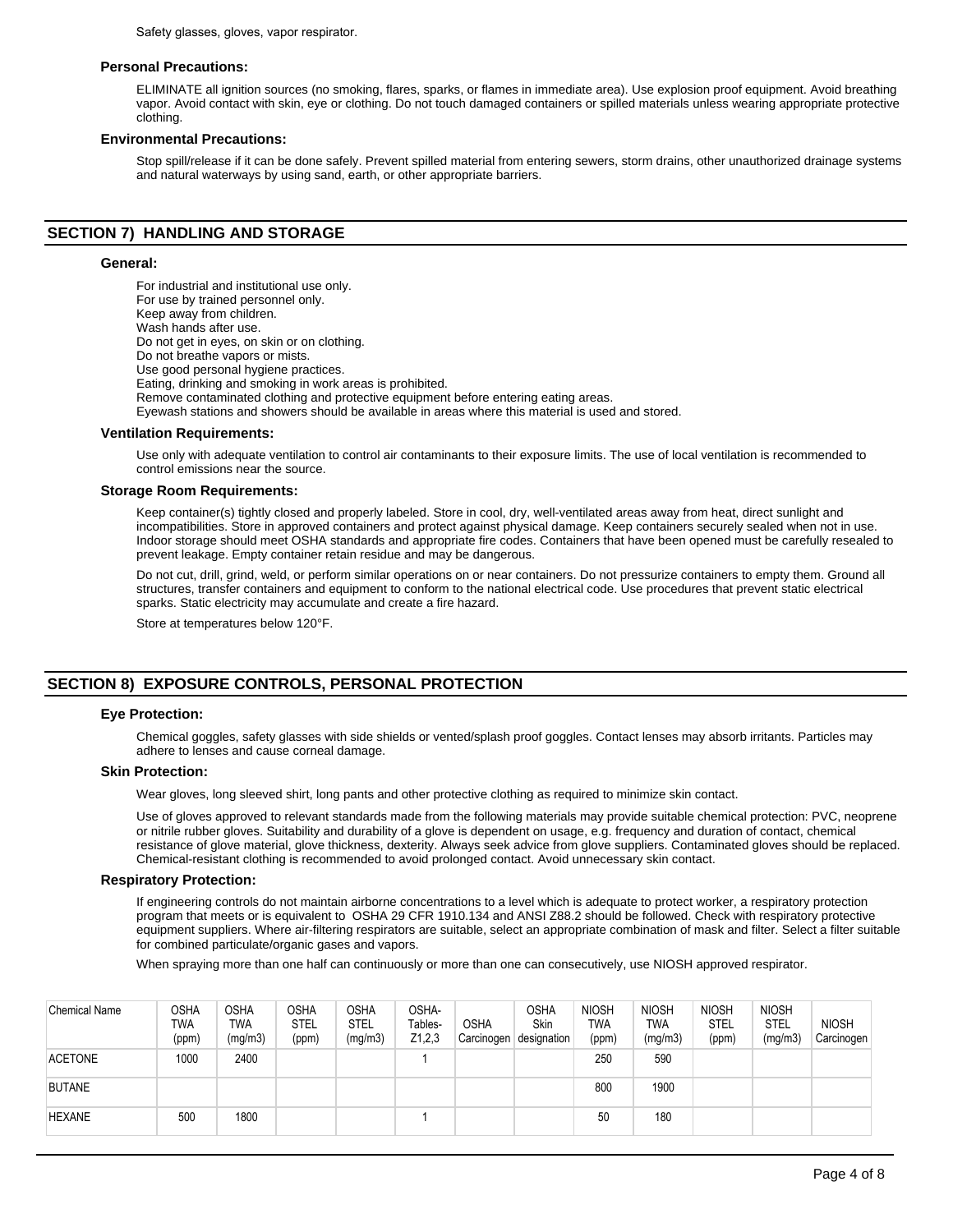| <b>ISOBUTANE</b>                                       |      |      |  |  | 800  | 1900 |  |  |
|--------------------------------------------------------|------|------|--|--|------|------|--|--|
| <b>ISOPARAFFINIC</b><br>PETROLEUM<br><b>DISTILLATE</b> | 500  | 2000 |  |  |      |      |  |  |
| PROPANE                                                | 1000 | 1800 |  |  | 1000 | 1800 |  |  |

| <b>Chemical Name</b>                                   | <b>ACGIH</b><br><b>TWA</b><br>(ppm)                | <b>ACGIH</b><br><b>TWA</b><br>(mg/m3) | <b>ACGIH</b><br><b>STEL</b><br>(ppm) | <b>ACGIH</b><br><b>STEL</b><br>(mg/m3) |
|--------------------------------------------------------|----------------------------------------------------|---------------------------------------|--------------------------------------|----------------------------------------|
| <b>ACETONE</b>                                         | 500                                                | 1188                                  | 750                                  | 1782                                   |
| <b>BUTANE</b>                                          | 1000                                               |                                       |                                      |                                        |
| <b>HEXANE</b>                                          | 50                                                 | 176                                   |                                      |                                        |
| <b>ISOBUTANE</b>                                       | 1000                                               |                                       |                                      |                                        |
| <b>ISOPARAFFINIC</b><br>PETROLEUM<br><b>DISTILLATE</b> |                                                    |                                       |                                      |                                        |
| <b>PROPANE</b>                                         | See<br>Appendix<br>F: Minimal<br>Oxygen<br>Content |                                       |                                      |                                        |

# **SECTION 9) PHYSICAL AND CHEMICAL PROPERTIES**

| 6.60455 lb/gal         |
|------------------------|
| 1.65114 lb/gal         |
| 25.00000%              |
| 1.65114 lb/gal         |
| 197.85581 g/l          |
| 1.65114 lb/gal         |
| 197.85581 g/l          |
| N.A.                   |
| N.A.                   |
| N.A.                   |
| N.A.                   |
| Nil                    |
| Flashpoint below 73 °F |
| N.A.                   |
| N.A.                   |
| N.A.                   |
| $\mathbf{1}$           |
| 9.5                    |
| N.A.                   |
| Slower than ether      |
| N.A.                   |
| 0 °F                   |
| 651 °F                 |
| 0                      |
| N.A.                   |
| Slower than ether      |
|                        |

# **SECTION 10) STABILITY AND REACTIVITY**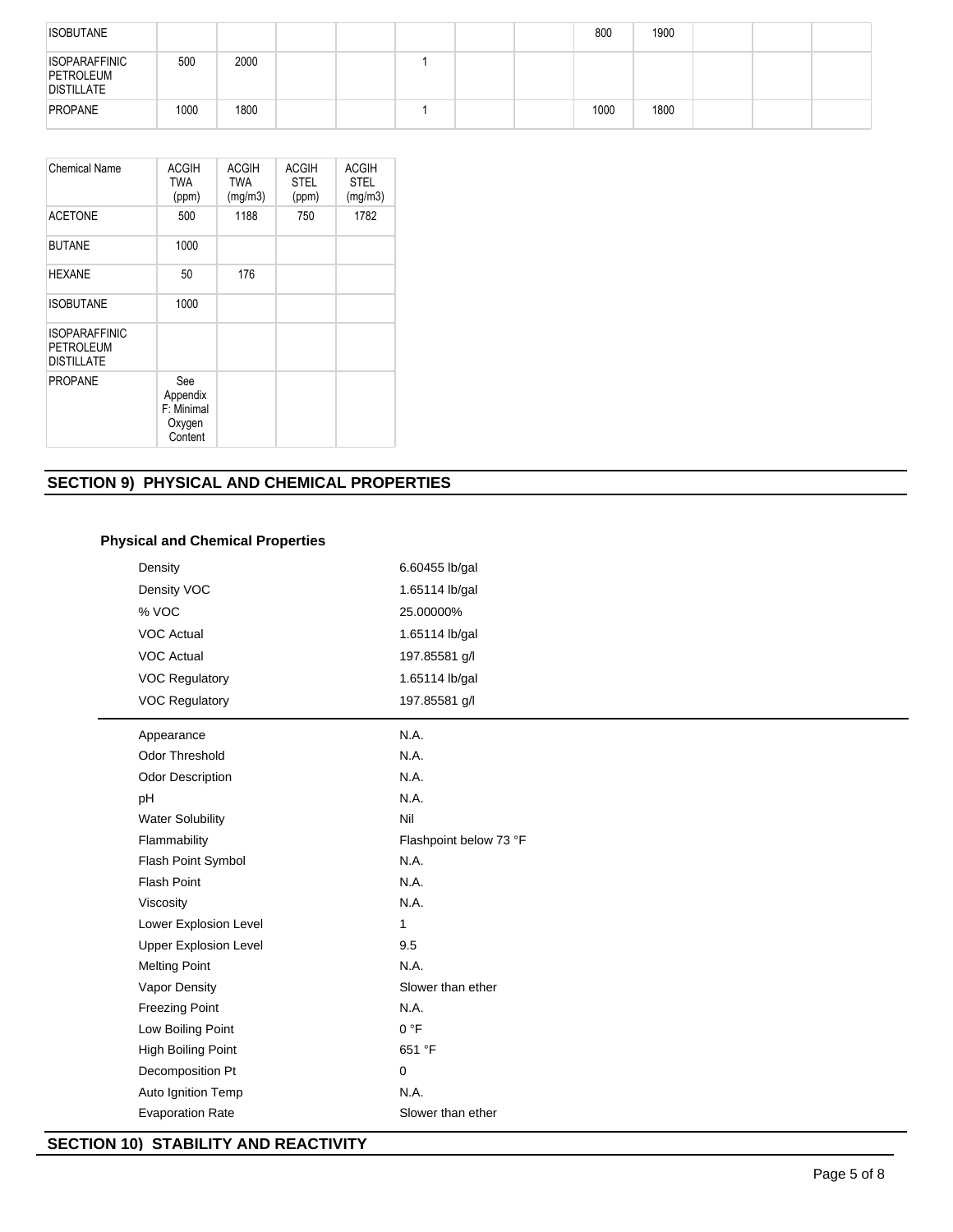## **Stability:**

Stable.

#### **Conditions to Avoid:**

High temperatures.

**SECTION 10) STABILITY AND REACTIVITY**

#### **Incompatible Materials:**

None known.

#### **Hazardous Reactions/Polymerization:**

Will not occur.

#### **Hazardous Decomposition Products:**

In fire, will decompose to carbon dioxide, carbon monoxide.

# **SECTION 11) TOXICOLOGICAL INFORMATION**

# **Skin Corrosion/Irritation:**

Overexposure will cause defatting of skin.

# **Serious Eye Damage/Irritation:**

Overexposure will cause redness and burning sensation.

# **Carcinogenicity:**

No data available

## **Germ Cell Mutagenicity:**

No data available

# **Reproductive Toxicity:**

Suspected of damaging fertility or the unborn child.

#### **Respiratory/Skin Sensitization:**

#### No data available

# **Specific Target Organ Toxicity - Single Exposure:**

May cause drowsiness or dizziness

#### **Specific Target Organ Toxicity - Repeated Exposure:**

May cause damage to organs through prolonged or repeated exposure.

# **Aspiration Hazard:**

May be fatal if swallowed and enters airways

#### **Acute Toxicity:**

Inhalation: effect of overexposure include irritation of respiratory tract, headache, dizziness, nausea, and loss of coordination. Extreme overexposure may result in unconsciousness and possibly death.

0000067-64-1 ACETONE

LC50 (male rat): 30000 ppm (4-hour exposure); cited as 71000 mg/m3 (4-hour exposure) (29) LC50 (male mouse): 18600 ppm (4-hour exposure); cited as 44000 mg/m3 (4-hour exposure) (29)

LD50 (oral, female rat): 5800 mg/kg (24)

LD50 (oral, mature rat): 6700 mg/kg (cited as 8.5 mL/kg) (31)

LD50 (oral, newborn rat): 1750 mg/kg (cited as 2.2 mL/kg) (31)

LD50 (oral, mouse): 3000 mg/kg (32,unconfirmed) LD50 (dermal, rabbit): Greater than 16000 mg/kg cited as 20 mL/kg) (30)

0000110-54-3 HEXANE

LC50 (male rat): 38500 ppm (4-hour exposure); cited as 77000 ppm (271040 mg/m3) (1-hour exposure) (15) LC50 (rat): 48000 ppm (4-hour exposure) (16) LC50 (rat): 73680 ppm (260480 mg/m3) (4-hour exposure) (n-hexane and isomers) (1,3) LD50 (oral, 14-day old rat): 15840 mg/kg (3) LD50 (oral, young rat): 32340 mg/kg (3)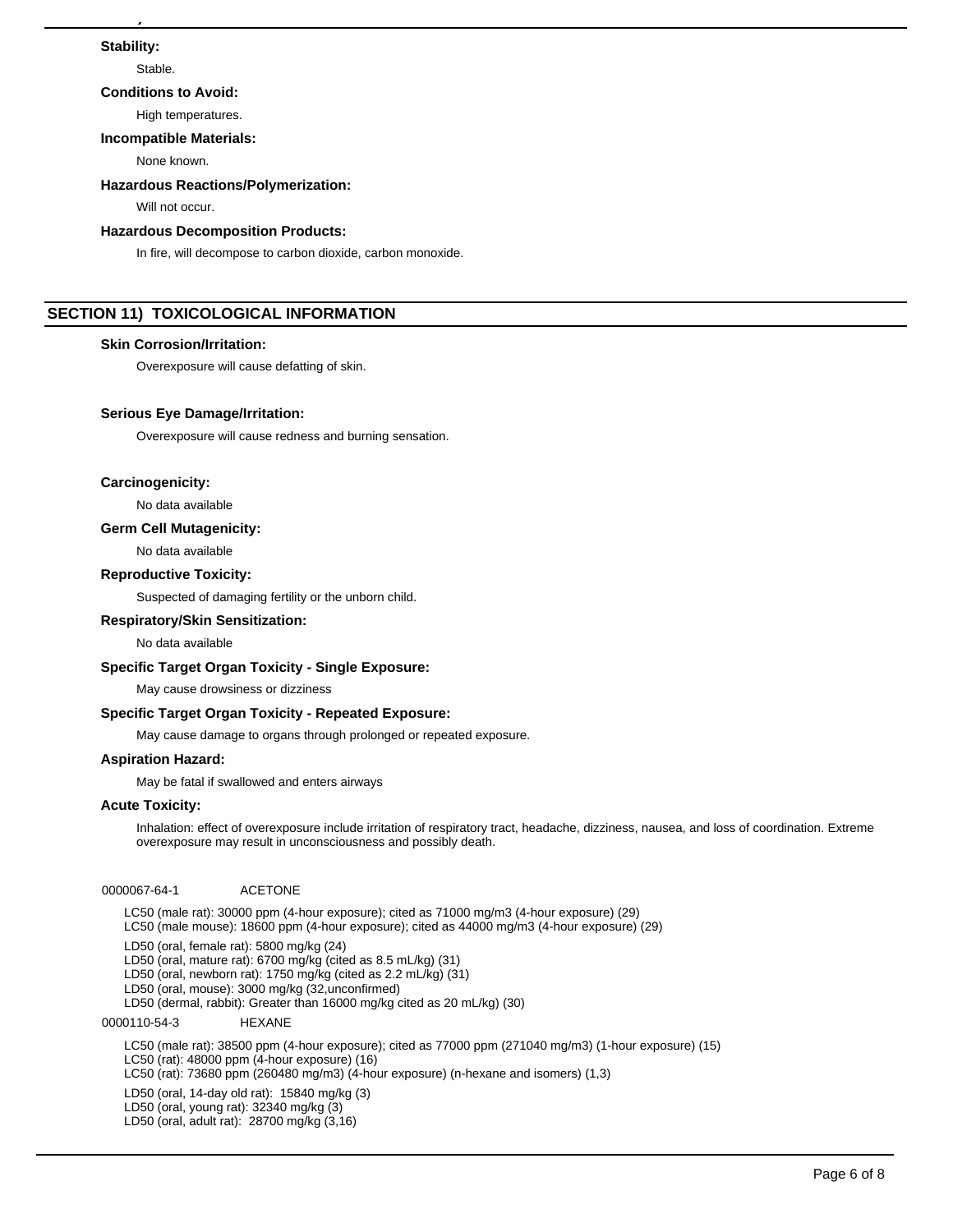#### 0000075-28-5 ISOBUTANE

LC50 (mouse, inhalation): 520,000 ppm (52%); 2-hour exposure.(4)

#### 0000106-97-8 BUTANE

LC50 (mouse): 202000 ppm (481000 mg/m3) (4-hour exposure); cited as 680 mg/L (2-hour exposure) (9) LC50 (rat): 276000 ppm (658000 mg/m3) (4-hour exposure); cited as 658 mg/L (4- hour exposure) (9)

#### **Potential Health Effects - Miscellaneous**

0000067-64-1 ACETONE

The following medical conditions may be aggravated by exposure: lung disease, eye disorders, skin disorders. Overexposure may cause damage to any of the following organs/systems: blood, central nervous system, eyes, kidneys, liver, respiratory system, skin.

# **SECTION 12) ECOLOGICAL INFORMATION**

#### **Toxicity:**

No data available.

Toxic to aquatic life with long lasting effects

#### **Persistence and Degradability:**

No data available.

#### **Bio-Accumulative Potential:**

No data available.

#### **Mobility in Soil:**

No data available.

#### **Other Adverse Effects:**

No data available.

# **Bio-accumulative Potential**

0000067-64-1 ACETONE

Does not bioaccumulate

#### 0064742-47-8 ISOPARAFFINIC PETROLEUM DISTILLATE

Contains constituents with the potential to bio accumulate.

#### **Persistence and Degradability**

0000067-64-1 ACETONE

91% readily biodegradable, Method: OECD Test Guideline 301B

0064742-47-8 ISOPARAFFINIC PETROLEUM DISTILLATE

Expected to be inherently biodegradable. The volatile constituents will oxidize rapidly by photochemical reactions in air.

#### **Mobility in Soil**

0064742-47-8 ISOPARAFFINIC PETROLEUM DISTILLATE

Floats on water. Contains volatile constituents. Evaporates within a day from water or soil surfaces. Large volumes may penetrate soil and could contaminate groundwater.

#### **SECTION 13) DISPOSAL CONSIDERATIONS**

#### **Water Disposal:**

Under RCRA, it is the responsibility of the user of the product, to determine at the time of disposal whether the product meets RCRA criteria for hazardous waste. Waste management should be in full compliance with federal, state, and local laws.

Empty containers retain product residue which may exhibit hazards of material, therefore do not pressurize, cut, glaze, weld or use for any other purposes. Return drums to reclamation centers for proper cleaning and reuse.

# **SECTION 14) TRANSPORT INFORMATION**

# **U.S. DOT Information:**

Consumer Commodity, ORM-D

#### **IMDG Information:**